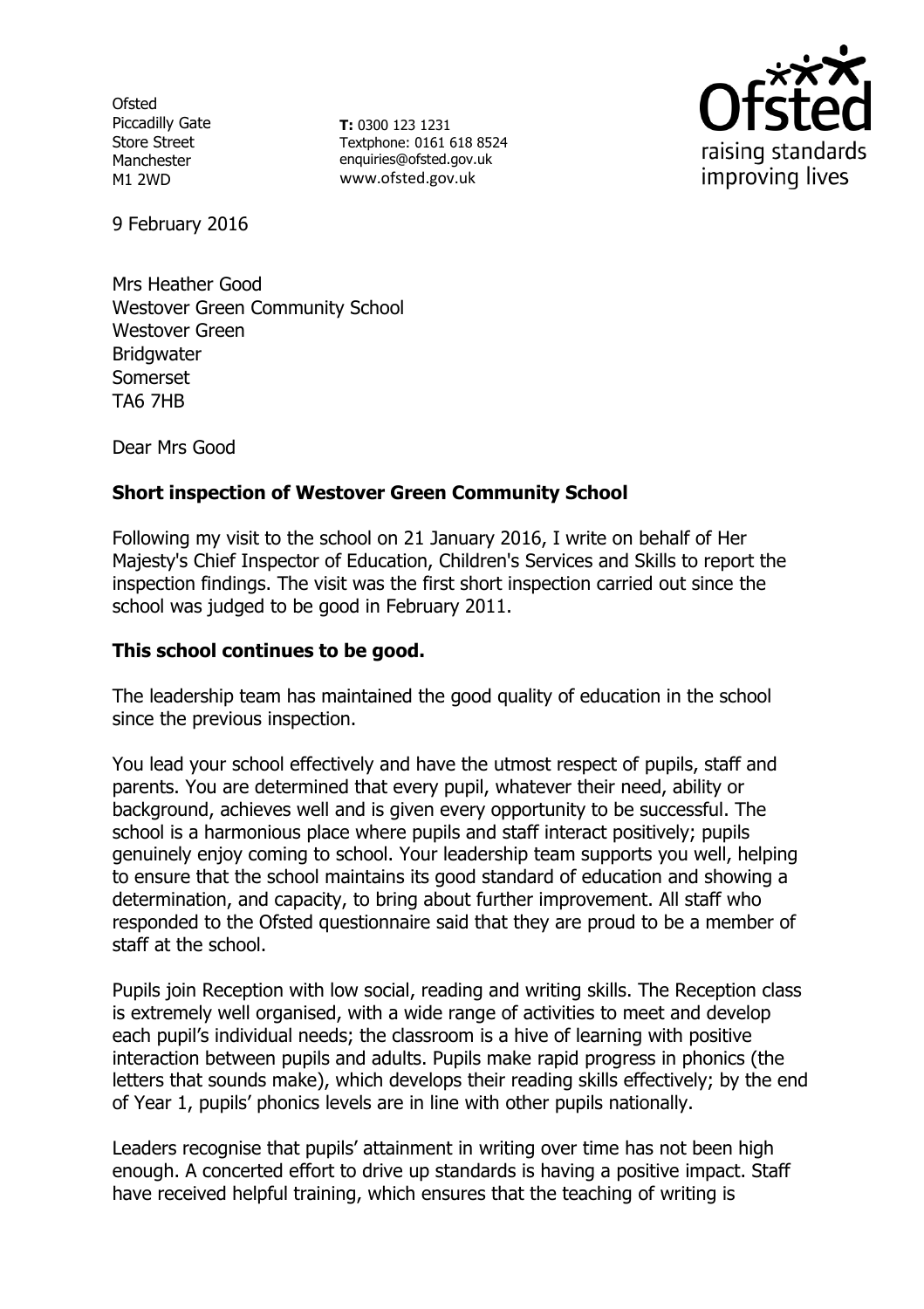

consistent across all year groups. Pupils, including those who are disadvantaged, benefit from trips and visits which stimulate their imagination and improve the quality of their creative writing. The writing that pupils currently produce indicates that they make good progress in English lessons. However, pupils' writing in subjects other than English is not yet of the same quality.

The teaching of mathematics has improved, with staff embracing the new National Curriculum and its emphasis on pupils mastering key concepts and ideas. Pupils' basic mathematical skills are well developed and they talk positively of their enjoyment of mathematics. Pupils do not, though, always receive enough opportunities to solve mathematical problems that really challenge their thinking and deepen their learning.

The attendance of pupils has improved significantly since the previous inspection. Leaders have raised the importance of good attendance with pupils and parents; rigorous systems are now in place to monitor each pupil's attendance level. Alongside the local authority education welfare officer, leaders take appropriate action to tackle poor attendees and also, through the home-school liaison worker, to offer families extra support when needed. Attendance of groups of pupils, including disabled pupils and those with special educational needs, is also rising.

# **Safeguarding is effective.**

The designated safeguarding leaders at the school are trained to a high level. All staff have regular training to ensure that they understand the school's policies and practice with regards to safeguarding pupils. Staff work effectively with external agencies and with parents to monitor and support any potentially vulnerable pupils. The school's website is fully compliant with legislation and provides helpful information for parents, should they have any concerns regarding their child's safety.

Pupils have a very well developed understanding of safety, in particular when using the internet. Effective procedures are in place for pupils to report immediately any suspicious activity on the internet; pupils fully understand how to use this warning system.

# **Inspection findings**

- Pupils' behaviour and conduct in lessons and around the school site are exceptional. They have excellent attitudes to their learning; relationships between teachers and pupils are a real strength of the school. Pupils appreciate the kind and supportive nature of the staff at the school. They wear their uniform with pride.
- The school provides a good curriculum and a wide range of enrichment activities. Pupils fully appreciate the clubs available to them, including cooking, dance, drama and sports. The curriculum helps pupils develop a good understanding of people of different backgrounds, beliefs and cultures;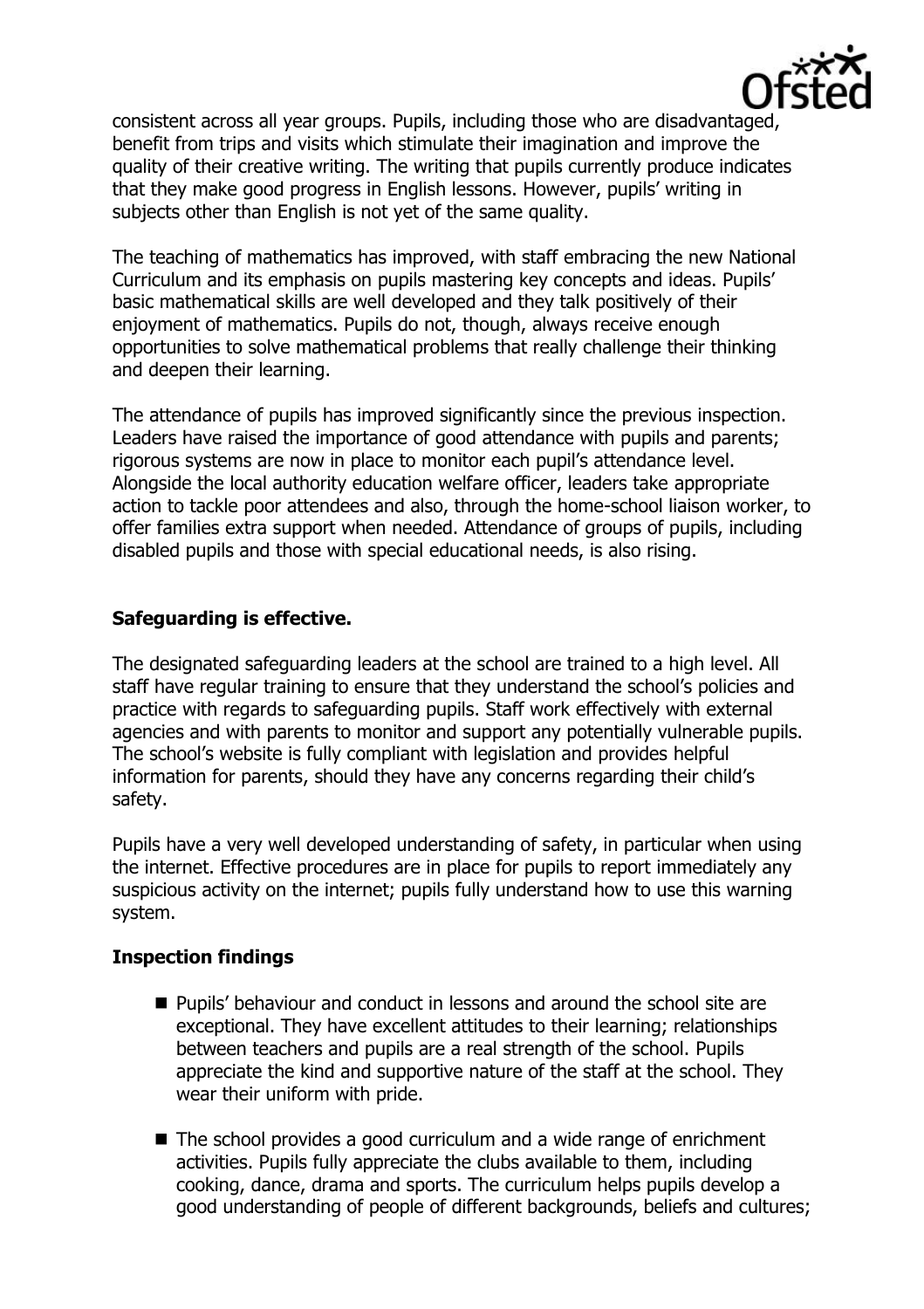

pupils show high levels of respect for each other, whatever their background.

- Through visitors, including authors and poets, more-able pupils are inspired to read and write to very high levels. Weekly sessions are well designed to meet more-able pupils' individual talents and interests. For example, during this inspection, pupils worked with a poet and illustrator to produce a poem of very high quality based on the idea of candlelight in the darkness: one pupil wrote, 'See the warm gold flame as it flickers in the night'.
- Teachers plan activities which stimulate and engage pupils. Classrooms are calm and purposeful environments. Pupils use the classrooms to display pieces of their work and they can articulate the improvements they have made. They also respond positively to their teachers' feedback and use this effectively to improve, or 'polish', their work.
- The needs of disadvantaged pupils are met effectively. The teacher responsible for pupil premium funding tracks and monitors each pupil's academic progress and involvement in enrichment activities to ensure that they are achieving well. Any pupil who is at risk of falling behind is quickly given extra help. This support is effectively evaluated. As a result, disadvantaged pupils achieve as well as other pupils in the school.
- Leaders have a very accurate view of the school's strengths, pupils' achievement, and areas in need of further development. Governors are wellinformed of how well the school is performing and provide an appropriate level of challenge and support to leaders.
- The local authority does not provide any academic support to leaders at the school as, correctly, they deem the school to be performing well. The school does, though, benefit from the local authority education welfare officer's support in improving pupils' attendance. The local authority uses the headteacher's expertise as a local leader of education to support two other schools in the county.

#### **Next steps for the school**

Leaders and those responsible for governance should ensure that:

- $\blacksquare$  pupils' writing skills are effectively developed across all aspects of the curriculum
- pupils have regular opportunities to solve mathematical problems that fully challenge their thinking and deepen their learning.

I am copying this letter to the Chair of the Governing Body, the Regional Schools Commissioner and the Director of Children's Services for Somerset County Council.